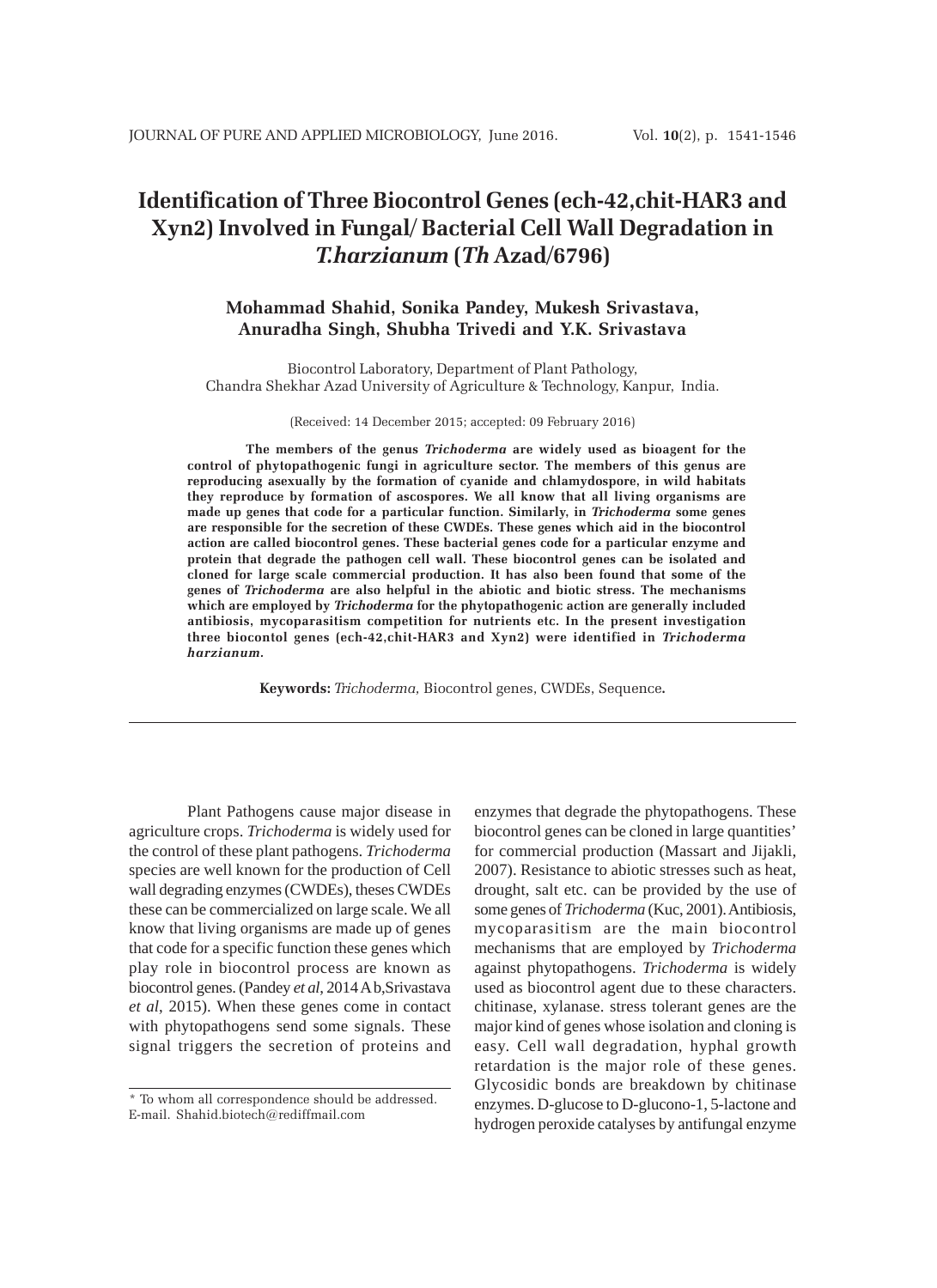glucose oxidase. Hemicellulose can be break by xylanase which is major component of plant cell walls. *Th-* Chit, a gene isolated from *Trichoderma harzianum* have found to possess antifungal chitinase activity against transgenic tomato plant. *Tri5* is a gene isolated from *T. brevocompactum* is responsible for the synthesis trichodiene, the production of this compound regulate the synthesis of trichodiene in which have found to possess antifungal activity against *S.cerevisiae, Candida albicans, C. glabrata, C. tropicalis* and *Aspergillus fumigates.* A gene called *erg1* was isolated from *T. harzianum* was cloned, characterized and have been found to possess squalene peroxidase activivty which responsible for the synthesis of ergosterol and providing resistance to terbinafine (Cardoza *et al*., 2006). From *T. hamatum* a monooxygenase gene was isolated cloned and characterize, this gene has antifungal activity against *S. sclerotiorum*, *Sclerotinia minor*, and *Sclerotium cepivorum*. From 5 isolates of *T. harzianum* namely (*T 30, 31, 32, 57 and 78*) genes were isolated that are responsible for encoding Nacetyl-â-D-glucosaminidase (*exc1* and *exc2*), chitinase (*chit42* and *chit33*), protease (*prb1*) and â-glucanase (*bgn13.1*). These genes are effective against *Fusarium oxysporum*.A gene responsible for the expression of â-1,4-endoglucanase was isolated from *T. longibrachiatum*. This gene was found to be effective against the *P. ultimum*, causing damping off of cucumber. A gene named egl1 responsible for endoglucanase activity was also isolated from *T. longibrachiatum* (Migheli *et al*., 1998).

From *T. harzianum* CECT 2413, a gene nemed , *qid74* was obtained this gene is found to play a significant role against *R. solani*. From *T. aueroviride* a gene named *Taabc2* was isolated this has function in ATP binding cassette (ABC) transporter in cell membrane pump that helps in the mycoparasitic activity. The antagonist activity of this was tested against pathogens such as *R. solani*, *B. cinerea, and P. ultimum* was done by dual culture plate assay with *T. atroviride* wild and mutant type strains (Ruocco *et al*., 2009). A gene encoding adenylate cyclase *tac1,* was isolated from *T. virens,* This gene is found to play a role against *R. solani* and *P. ultimum* (Mukherjee *et al*., 2007). From *T. virens* glutathione transferase gene *TvGST* was cloned. This gene is responsible

for the cadmium resistance (Dixit *et al*., 2011). A gene *hsp70* isolated from *T. herzianum T34* has resistance against heat and salt (Mantero Barrientos *et al*., (2008). A gene named *Thkel1*, isolated from *Trichoderma harzianum* is shown to enhance glucosidae activity, and has found to have a profound effect on salt and osmotic stress (Hermosa *et al*., 2011).

### **MATERIALS AND METHODS**

*Trichoderma species* used in this study was isolated from rhizosperic soils collected from the different locations of U.P. and maintained on potato dextrose agar (PDA) (Himedia, USA) at 28±2°C for 5 days. Ten *Trichoderma* species were isolated from rhizosphere samples according to soil dilution plate method described by Kucuk and Kivanc (2003) with some modification. One ml of each appropriate dilution  $(10^{-3}$  to  $10^{-5})$  was pipetted in petri dishes, then the sterilized and cooled at 45°C Rose Bengal Agar medium (RBA) was poured and left to solidified. All plates were incubated at 28°C for 7 days. The culture plates were examined daily and individual colonies were isolated and purified, then transferred to fresh potato dextrose Agar medium (PDA). Distinct morphological characteristics were observed for identification and the plates were stored at  $4^{\circ}$ C for further experiments.

The nucleotide sequences of all the isolated strains submitted to NCBI (http:// www.ncbi.nlm.nih.gov/) are retrieved and the genes responsible for cell wall degradation are identified and retrieved such as chi1, chit-HAR3, ech42 and xyn2 coding for chitinase, endochitinase, and xylanase respectively. The gene sequences are then analyzed using bioinformatics tools and methods (Shahid *et al*, 2013 a b).

### **Identification of genes involved in fungal/ bacterial cell wall degradations**

The following steps have been undertaken for the gene-identification:

### **Similarity search using BLAST**

All the nucleotide sequences of the 7 isolated strains of *Trichoderma* sp. are searched in BLASTn tool for finding similar templates. All the seven strains showed significant similarity to the other strains of *Trichoderma*.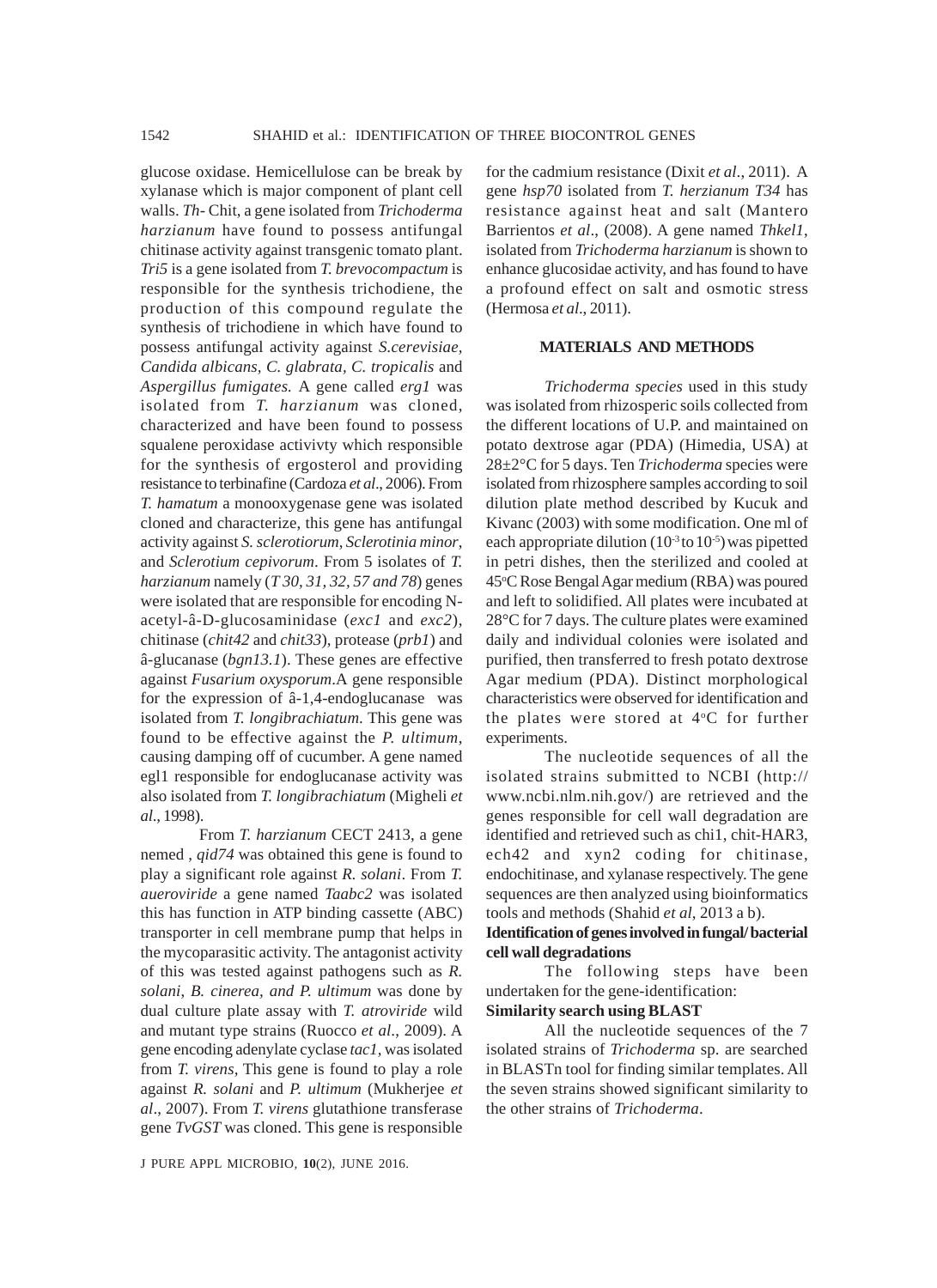### **Sequence Analysis**

The nucleotide sequences of the identified genes are searched for promoters using NNPP (Neural Network Promoter Prediction) program. Promoter prediction is an important step in sequence analysis as it helps us to identify the coding regions and their location in the complete genomic sequence. The positions and patterns of the predicted promoters for the identified genes have been determined.

### **Gene-finding**

Searching the query sequences against EST database and finding ORFs is the principle on which gene finding is based in this report. Variants of BLAST such as BLASTx, BLASTp and BLASTn (against EST database) are used for finding the coding regions and conserved domains present in the gene sequences. GENSCAN is used for peptide prediction and the peptides thus predicted are searched through BLASTx program for validation.

### **RESULTS**

Isolate was identified up to species level based on phenotypic characters like colony colour and growth; size and shape of conidiophore, phialides and conidia using the available literature (Bisset 1991a,1991b and Samuels *et al.*1998 ) and confirmed by SEM analysis (Fig. 1), as well as molecular identification by ITS marker, sequences deposited to NCBI GenBank (Acc. No.-KC800922) and re-confirmation by ITCC, New Delhi (Acc. No.- ITCC-6796). Finally, potential and effective bioagent *T. harzianum* (*Th* Azad/6796) was submitted to microbial data bank at NBAIM, Mau (Acc.No.- F-03109).

### **Identification of genes involved in fungal/ bacterial cell wall degradations**

Plant genes respond to pathogen by their immune response system. this immune response does not necessarily require any stimulation. it has



**Fig. 1.** Light micrographs of *T. harzianum* (*Th* Azad/6796) (A) Growth on PDA Media (B) Microscopic observation at 40x(C) Spore germination, Scanning electron micrographs of *T. harzianum* phialides at 2500x (D) group of spores at 16000x (E) full view of *T. harzianum* spores at 16000x(F)

J PURE APPL MICROBIO*,* **10**(2), JUNE 2016.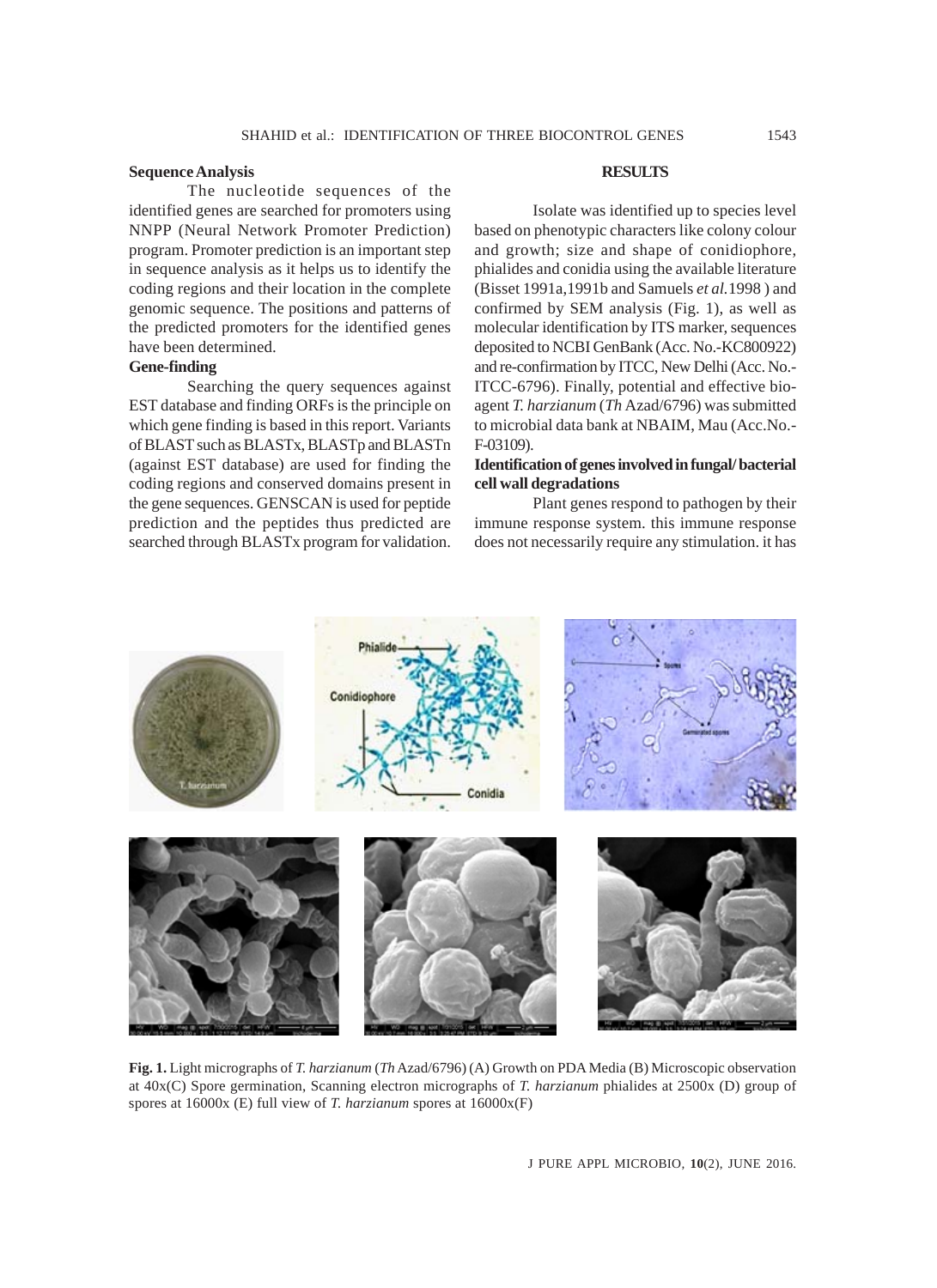been seen found that when *Trichoderma* is applied it enhances the host immune response. *Trichoderma* metabolites that may act as elicitors of plant resistance, or the expression in transgenic plants of genes whose products act elicitors, also results in the synthesis of phytoalexins, PR proteins and other compounds, and in an increase in resistance against several plant pathogens, including fungi and bacteria (Dana MM *et al* 2001, Elad Y, at al 2000)as well as resistance to hostile abiotic conditions.

The primers for the identified genes designed using *in silico* approach for primer designing and these are used for identifying the *Trichoderma* strains in wet lab.

The ech42 primer was used to detect the endochitinase gene in *T. harzianum Th* Azad From the figure 2, it is quite clear that the endochitinase gene is present in both species thus this can be used for the gene identification purpose.

| Gene<br>Name | Accession<br>No. | Primer Pair (52 - 32 sequences)  | Melting Temperature<br>$T_{m}$ (°C) |
|--------------|------------------|----------------------------------|-------------------------------------|
| $ech-42$     | X79381.1         | Forward - cacaagctcttgcacgatgg   | 56.9                                |
|              |                  | Reverse-catgctttgccaacatggtc     | 55.5                                |
| $chit-HAR3$  | AB041753.1       | Forward - acgtctacaacagcctggaacg | 59.4                                |
|              |                  | Reverse - agcataaccttcaagttgcggt | 57.9                                |
| Xyn2         | EU821597.1       | Forward - gtaggttacgtctgacgg     | 59.5                                |
|              |                  | Reverse - ccgtgaggaagcccagtc     | 64.1                                |
|              |                  |                                  |                                     |

**Table 1.** Genes involved in cell wall degradation in *T.harzianum*



The chit-HAR3 primer was used to detect the chitinase gene in *T. harzianum Th* Azad. From the figure given above, it is quite clear that the chitinase gene chit-HAR3 is present only in *T. harzianum (Th. azad)* thus this can be used for the gene identification purpose. Barley expressing

*Trichoderma atroviride* endochitinase *Ech42* showed increased resistance towards *Fusarium* infection (McIntyre M, *et al* 2004). Expression of the chitinase *Chit42* from *T. harzianum* in tobacco and potato plants resulted in transgenic lines highly tolerant or completely

**Fig 2.** Amplified gene fragment of ech-42 gene present in *T. harzianum Th* Azad



**Fig. 3.** Amplified gene fragment of chit-HAR3 gene present in *T. harzianum Th* Azad only

J PURE APPL MICROBIO*,* **10**(2), JUNE 2016.



**Fig. 4.** *T. harzianum* (*Th.* Azad), amplified fragments with xyn2 primer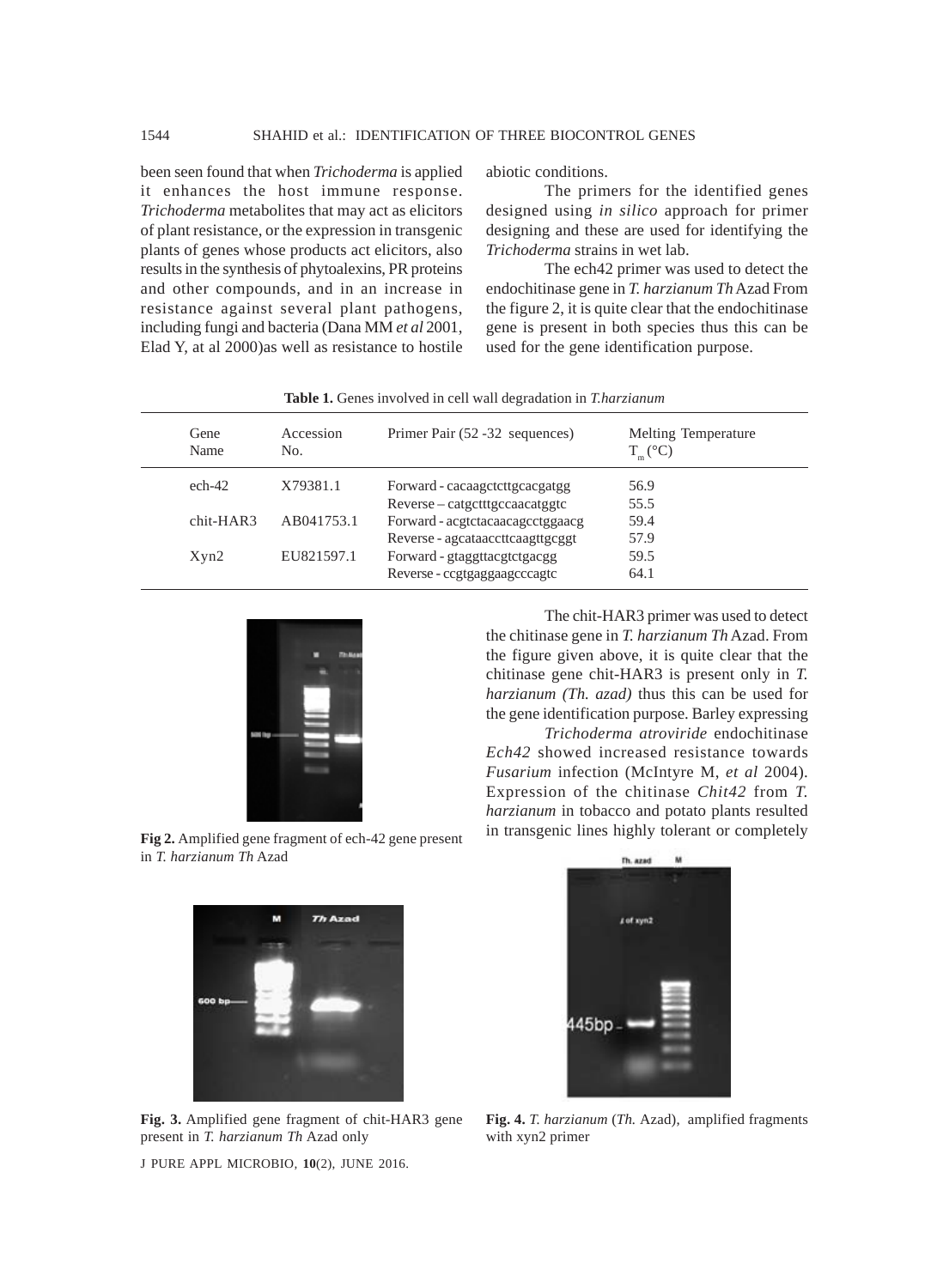resistant to the foliar pathogens *Alternaria alternata*, *Alternaria solani* and *Botrytis cinerea* and to the soil borne pathogen *Rhizoctonia solani* (Howell CR 2003).Similar results have been obtained with the heterologous expression of *Chit42* in strawberry infected with *Colletotrichum* and with*Chit42* and a â-1, 6 glucanase in melon and tomato plants. Thus, plant protection seems to result exclusively from an increase in enzymatic activities.

The primer xyn2 was used to detect the xylanase gene *T. harzianum Th* Azad. From the figure 4, it is quite clear that the xylanase gene is present in both species thus this can be used for the gene identification purpose.

Activation of defense responses using elicitors could be a valuable strategy as an alternative to the use of transgenic plants, to protect plants against pathogens. Some authors have described that, when such plants have been in the presence of *Trichoderma*, their resistance persisted for long periods, at least several months (Harman GE, *et al* 2004) Shahid *et al*, 2014 ab).

#### **ACKNOWLEDGEMENT**

The authors are grateful for the financial support granted by the Indian Council of Agricultural Research (ICAR), under Niche Area of Excellence of "Exploration and Exploitation of *Trichoderma* as antagonist against soil borne pathogen" programme running in Biocontrol Lab, Department of Plant Pathology, C.S. Azad University of Agriculture and Technology, Kanpur.

#### **REFERENCES**

- 1. Cardoza, R. E., Vizcaino, J. A., Hermosa, M. R., Gonzalez, F. J., Llobell, A., Monte, M., & Dana MM, Limón MC, Mejías R *et al*. Regulation of chitinase 33 (chit33) gene expression in *Trichoderma harzianum*. *Curr Genet,* 2001; **38**: 335-342
- 2. Dixit, P., Mukherjee, P. K., Ramachandran, V., & Eapen, S. Glutathione transferase from *Trichoderma virens* enhances cadmium tolerance without enhancing its accumulation in transgenic Nicotianatabacum. *PLoSONE,* 2011; **6**(1): 1-15.
- 3. Elad Y, Freeman S and Monte E (eds). Biocontrol agents: Mode of action and interaction with other means of control. *IOBC wprs Bulletin,* 2000; **24**.

Sevilla, España

- 4. Gutierrez, S. Cloning and characterization of the erg1 gene of *Trichodermaharzianum*: Effect of the erg1 silencing on ergosterol biosynthesis and resistance to terbinafine. *Fungal Genet. Biol.* 2006; **43***:* 164-178
- 5. Harman GE, Howell CR, Viterbo A *et al*. *Trichoderma* species- opportunistic, avirulent plant symbionts. *Nature Reviews*, 2004; **2**: 43-56.
- 6. Hermosa, R., Botella, L., Keck, M., Jimenez, J. A., Montero Barrientos, M., Arbona, V., GomezCadenas, A., Monte, E., & Nicolas, C. The overexpression in Arabidopsis thaliana of a *Trichoderma harzianum* gene that modulates glucosidase activity, and enhances tolerance tosalt and osmotic stresses. *J. Plant Physiol.* 2011; **168**: 1295-1302.
- 7. Howell CR. Mechanisms employed by *Trichoderma* species in the biological control of plant diseases: the history and evolution of current concepts. *Plant Dis.* 2003; **87**: 4-10.
- 8. Kuc J. Concepts and direction of induced systemic resistance in plants and its application. *Eur. J. Plant Pathol.* 2001; **107**: 7-12.
- 9. Kucuk C, Kivanc M. Isolation of *Trichoderma* spp. and determination of their antifungal, biochemical and physiological features. *Turkish J of Biol,* 2003; **27**: 247-53.
- 10. ManteroBarrientos, M., Hermosa, R., Nicolas, C., Cardoza, R. E., Gutierrez, S., & Monte, E. Overexpression of a *Trichoderma* HSP70 gene increases fungal resistance to heat and other abiotic stresses. *Fungal Genet. Biol.* 2008; **45**: 1506-1513.
- 11. Massart S, Jijakli HM. Use of molecular techniques to elucidate the mechanisms of action of biocontrol agents: A review. *J. Microbiol. Methods,* 2007; **69**: 229-241.
- 12. McIntyre M, Nielsen J, Arnau J *et al*. Proceedings of the 7th European Conference on Fungal Genetics. 2004; Copenhagen, Denmark
- 13. Migheli, Q., Gonzalez, Candelas, L., Dealessi, L., Camponogara, A., & Ramon Vidal, D. Transformants of *Trichoderma longibrachiatum* over expressing the ß-1,4- endoglucanase gene egl1 show enhanced biocontrol of *Pythium ultimum* on cucumber. *Biol.Control,* 1998; **88**(7): 673-677.
- 14. Mukherjee, M., Mukherjee, P. K., & Kale, P. S. cAMPsignalling is involved in growth, germination, mycoparasitism and secondarymetabolism in *Trichodermavirens*. *Microbiology,* 2007;**153***:* 1734-1742.
- 15. Ruocco, M., Lanzuise, S., Vinale, F., Marra, R., Turra, D., LoisWoo, S., & Lorito, M. Identification of a New Biocontrol Gene in *Trichodermaatroviride*: The Role of an ABC Transporter Membrane Pump in the interaction

J PURE APPL MICROBIO*,* **10**(2), JUNE 2016.